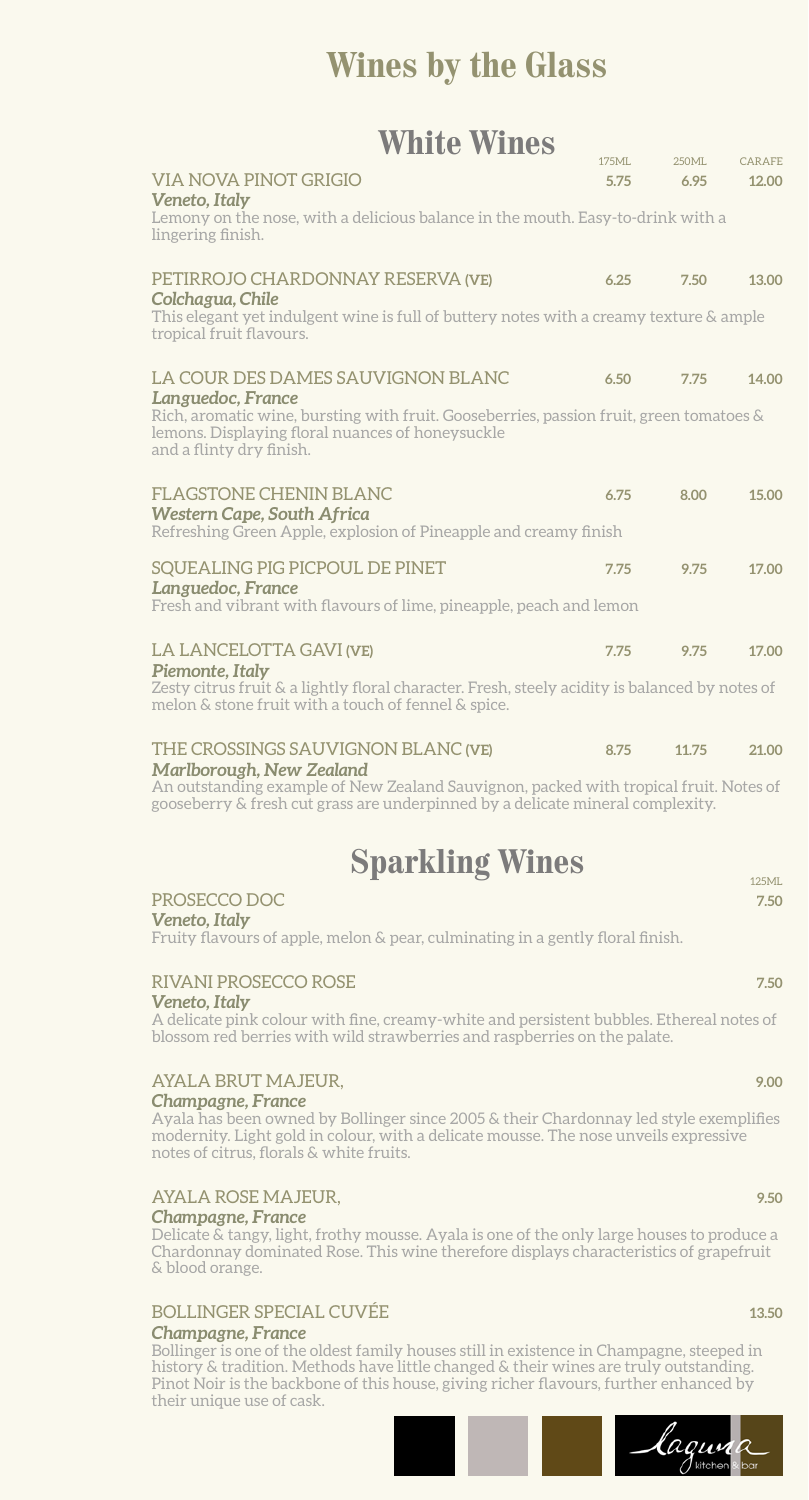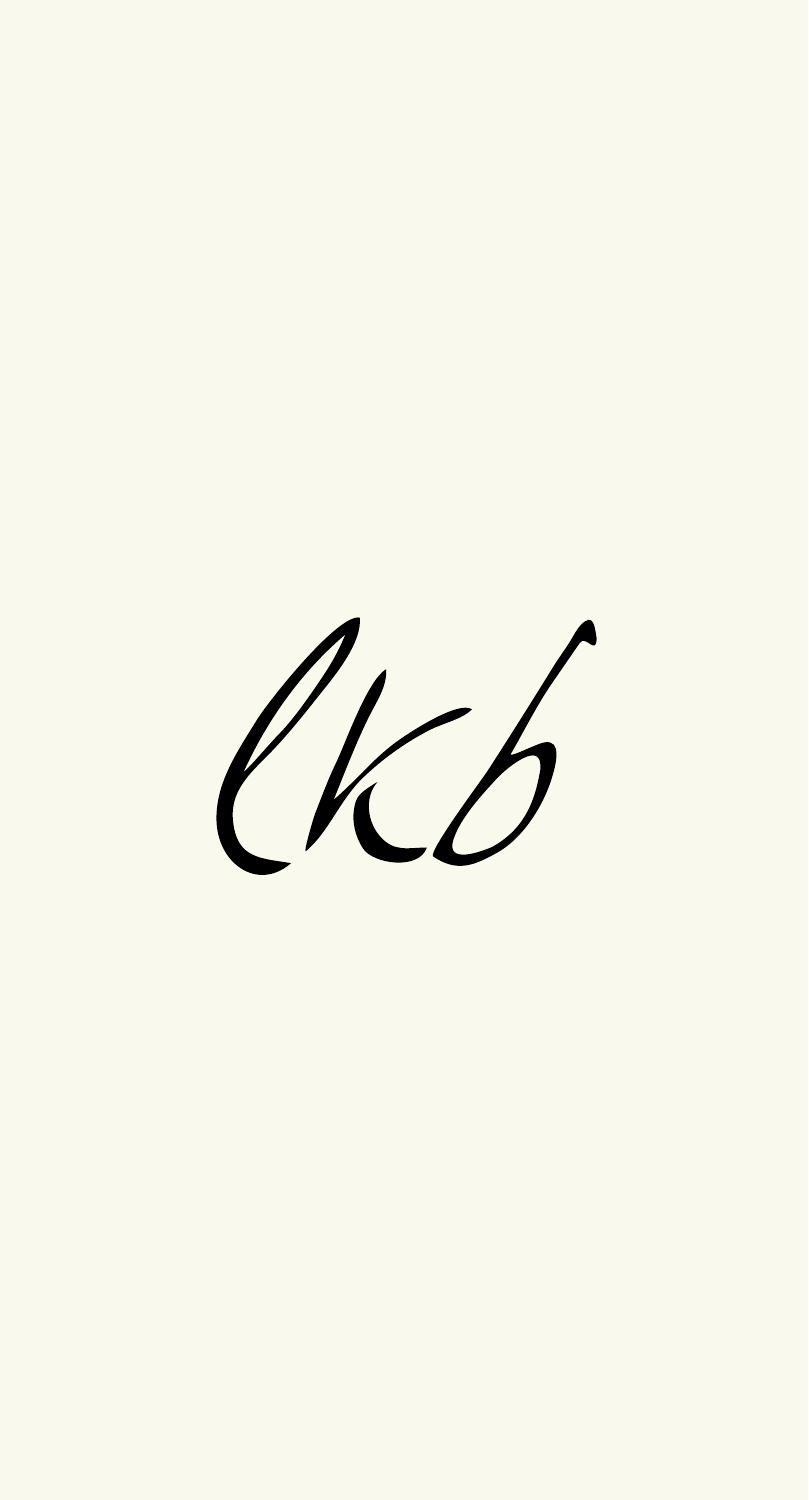## **Wines by the Glass**

### **Red Wines**

|                                                                                                                                                                                    | 175ML                                                                           | 250ML | <b>CARAFE</b> |  |
|------------------------------------------------------------------------------------------------------------------------------------------------------------------------------------|---------------------------------------------------------------------------------|-------|---------------|--|
| <b>CONCHA Y TORO MERLOT</b>                                                                                                                                                        | 5.75                                                                            | 6.95  | 12.00         |  |
| <b>Valle Central, Chile</b>                                                                                                                                                        |                                                                                 |       |               |  |
|                                                                                                                                                                                    | Soft, juicy style of Merlot, easy drinking with plummy character and good body. |       |               |  |
| PETIRROJO CABERNET SAUVIGNON RESERVA (VE)<br>Colchagua, Chile                                                                                                                      | 6.25                                                                            | 7.50  | 13.00         |  |
| From one of Chile's most highly respected boutique, family run wineries, this wine is                                                                                              |                                                                                 |       |               |  |
| everything you expect from a great Cabernet, full of blackcurrant & cedar notes.                                                                                                   |                                                                                 |       |               |  |
| <b>FLAGSTONE PINOTAGE</b>                                                                                                                                                          | 6.50                                                                            | 7.75  | 14.00         |  |
| <b>Western Cape, South Africa</b>                                                                                                                                                  |                                                                                 |       |               |  |
| Red plum and fruitcake flavours. Subtle Oak and delicious lingering finish.                                                                                                        |                                                                                 |       |               |  |
| LA COUR DES DAMES MALBEC                                                                                                                                                           | 6.75                                                                            | 8.25  | 15.00         |  |
| Languedoc, France                                                                                                                                                                  |                                                                                 |       |               |  |
| An elegant wine with a spicy yet refined nose, it is soft & juicy on the palate with plenty<br>of fruity flavours & tannins that bring both structure & length.                    |                                                                                 |       |               |  |
| <b>VEGA DEL RAYO RIOJA (VE)</b>                                                                                                                                                    | 6.95                                                                            | 9.00  | 16.00         |  |
| Rioja, Spain                                                                                                                                                                       |                                                                                 |       |               |  |
| Aromas of ripe red berries, a touch of oak, cinnamon & spice. The palate is silky & ample<br>with layered complexity. Berry fruit, spice & liquorice build up to a complex finish. |                                                                                 |       |               |  |
| THE CROSSINGS AWATERE VALLEY PINOT NOIR (VE)                                                                                                                                       | 8.75                                                                            | 11.75 | 21.00         |  |
| Marlborough, New Zealand                                                                                                                                                           |                                                                                 |       |               |  |
| This expressive Pinot Noir has lifted aromas of black plums & violets. Ripe berry fruit<br>flavours combine with savoury notes on the palate to produce a wine that is both        |                                                                                 |       |               |  |
| elegant & approachable.                                                                                                                                                            |                                                                                 |       |               |  |
| Rosé Wines                                                                                                                                                                         |                                                                                 |       |               |  |
|                                                                                                                                                                                    | 175ML                                                                           | 250ML | CARAFE        |  |
| PRINCIPATO PINOT GRIGIO BLUSH<br>Pavia, Italy                                                                                                                                      | 6.25                                                                            | 7.25  | 13.00         |  |
| Crisp, dry & refreshing, packed with summer fruit flavours & rounded peachy notes.                                                                                                 |                                                                                 |       |               |  |
| <b>WINSTON HILL WHITE ZINFANDEL</b>                                                                                                                                                | 6.75                                                                            | 8.00  | 15.00         |  |
| California, USA                                                                                                                                                                    |                                                                                 |       |               |  |
| A major crowd pleaser from the Sunshine State. Luscious strawberry ice cream on the<br>nose supported by a bright, berry fruited palate and an off-dry finish. Deliciously juicy!  |                                                                                 |       |               |  |
| <b>AIX ROSÉ</b>                                                                                                                                                                    | 8.75                                                                            | 11.75 | 21.00         |  |
| Provence, France                                                                                                                                                                   |                                                                                 |       |               |  |

AIX Rosé is created to be the purest possible expression of what a rosé wine can be & has become a benchmark for Provence. Delicately youthful with notes of strawberries, flowers & peaches. There is a subtle note of white pepper & a clean minerality through to the finish.

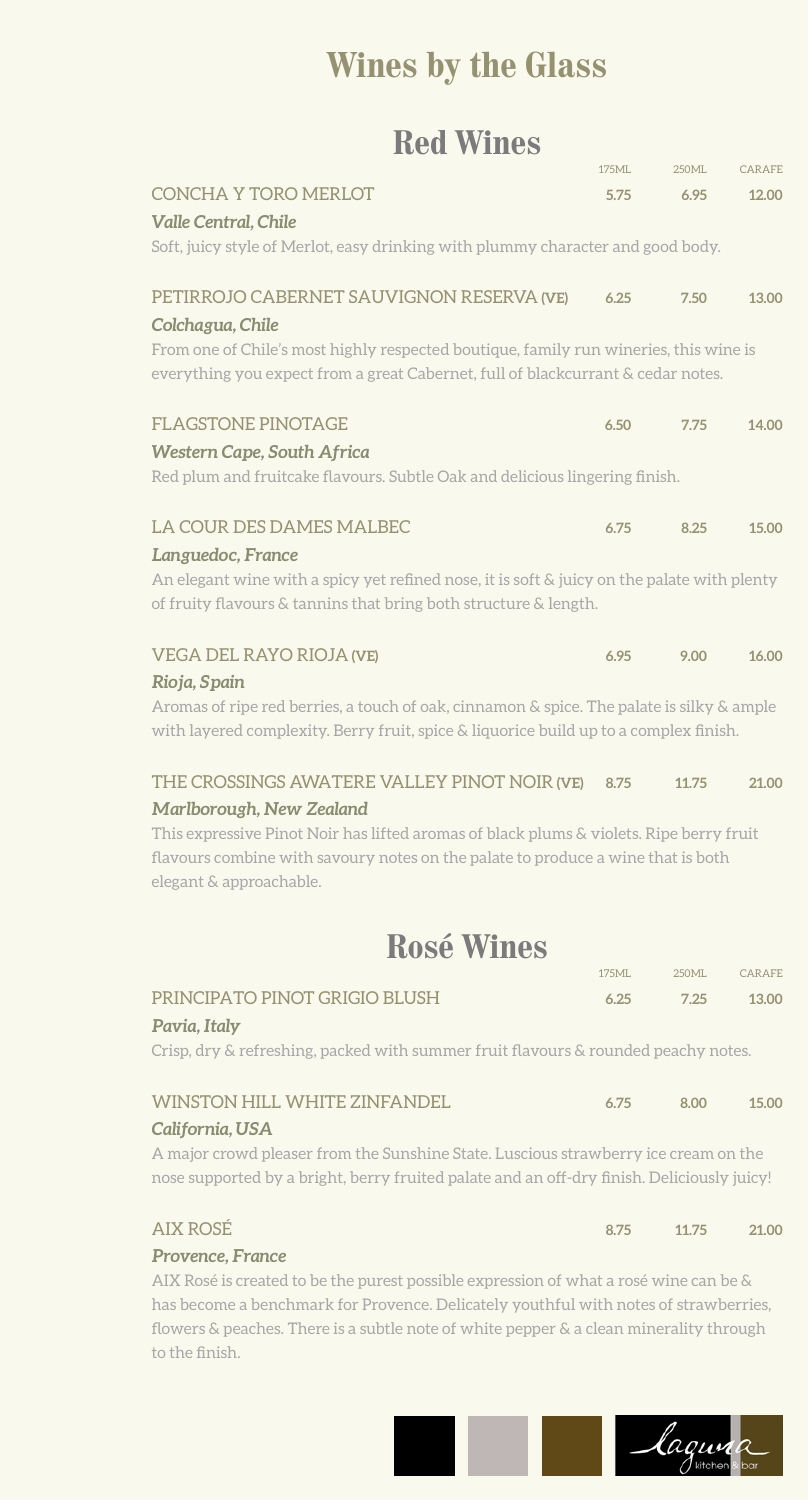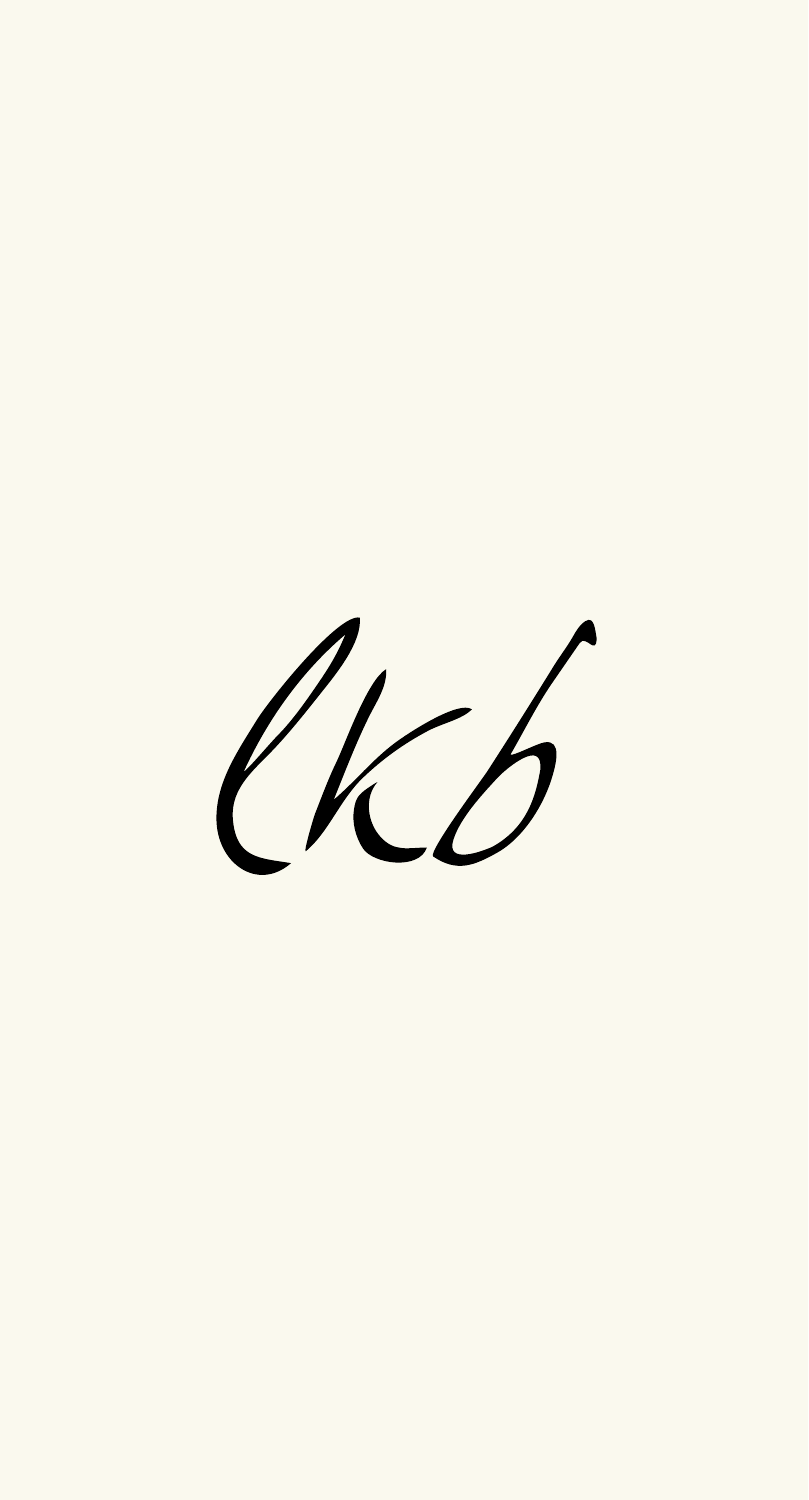# **Wines by the Bottle**

### **White Wines**

|                |                                                                               | <b>BOTTLE</b> |
|----------------|-------------------------------------------------------------------------------|---------------|
| 1              | VIA NOVA PINOT GRIGIO<br>Veneto, Italy                                        | 22.00         |
| $\overline{2}$ | PETIRROJO CHARDONNAY RESERVA (VE)<br>Colchagua, Chile                         | 22.00         |
| 3              | LA COUR DES DAMES SAUVIGNON BLANC<br>Languedoc, France                        | 24.00         |
| $\overline{4}$ | <b>FLAGSTONE CHENIN BLANC</b><br>Western Cape, South Africa                   | 26.00         |
| 5              | SQUEALING PIG PICPOUL DE PINET<br>Languedoc, France                           | 28.00         |
| 6              | LA LANCELLOTTA GAVI (VE)<br>Piemonte, Italy                                   | 28.00         |
| 7              | <b>TOREY TALISMAN DRY FURMINT</b><br>Tokay, Hungary                           | 30.00         |
| 8              | THE CROSSINGS AWATERE VALLEY SAUVIGNON BLANC (VE)<br>Marlborough, New Zealand | 35.00         |
| 9              | EDNA VALLEY CHARDONNAY<br>California, United States                           | 36.00         |
|                | 10 VIONTA ALBARIÑO<br>Rias Baixas, Spain                                      | 37.00         |
|                | 11 ORUBE RIOJA BLANCO<br>Rioja, Spain                                         | 38.00         |
|                | 12 LANGLOIS CHATEAU SANCERRE<br>Loire Valley, France                          | 41.00         |
|                | 13 KILIKANOON MORTS BLOCK RIESLING (VE)<br>Clare Valley, Australia            | 43.00         |
|                | 14 LANGLOIS CHATEAU POUILLY FUME<br>Loire Valley, France                      | 48.00         |
|                | 15 DOMAINE CHANSON CHABLIS<br><b>Burgundy, France</b>                         | 52.00         |
|                | 16 DOMAINE CHANSON POUILLY-FUISSÉ (VE)<br><b>Burgundy, France</b>             | 55.00         |
|                | 17 DOMAINE CHANSON MEURSAULT<br><b>Burgundy, France</b>                       | 90.00         |
|                | 18 ROPITEAU PULIGNY MONTRACHET<br><b>Burgundy</b> , France                    | 95.00         |

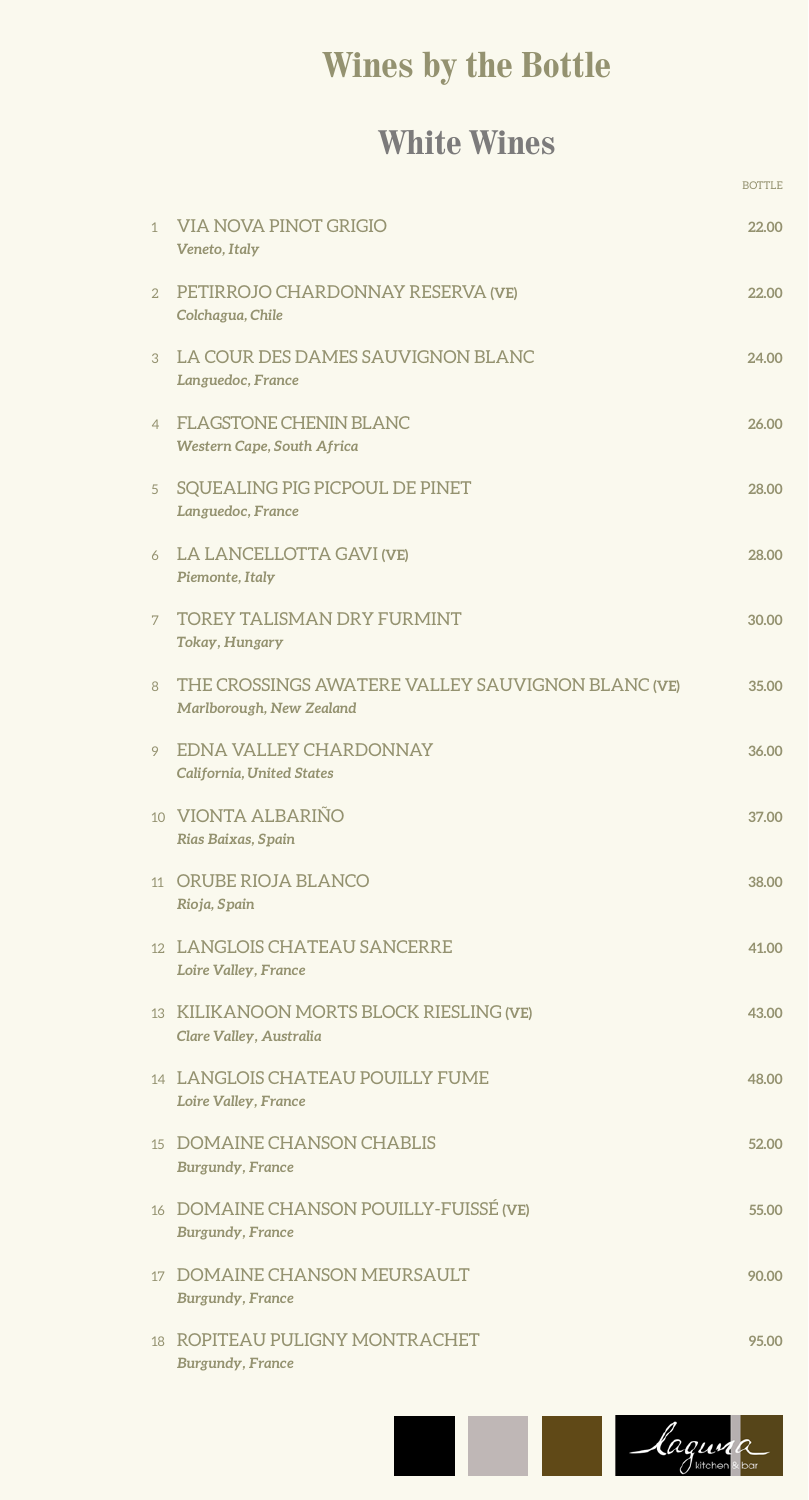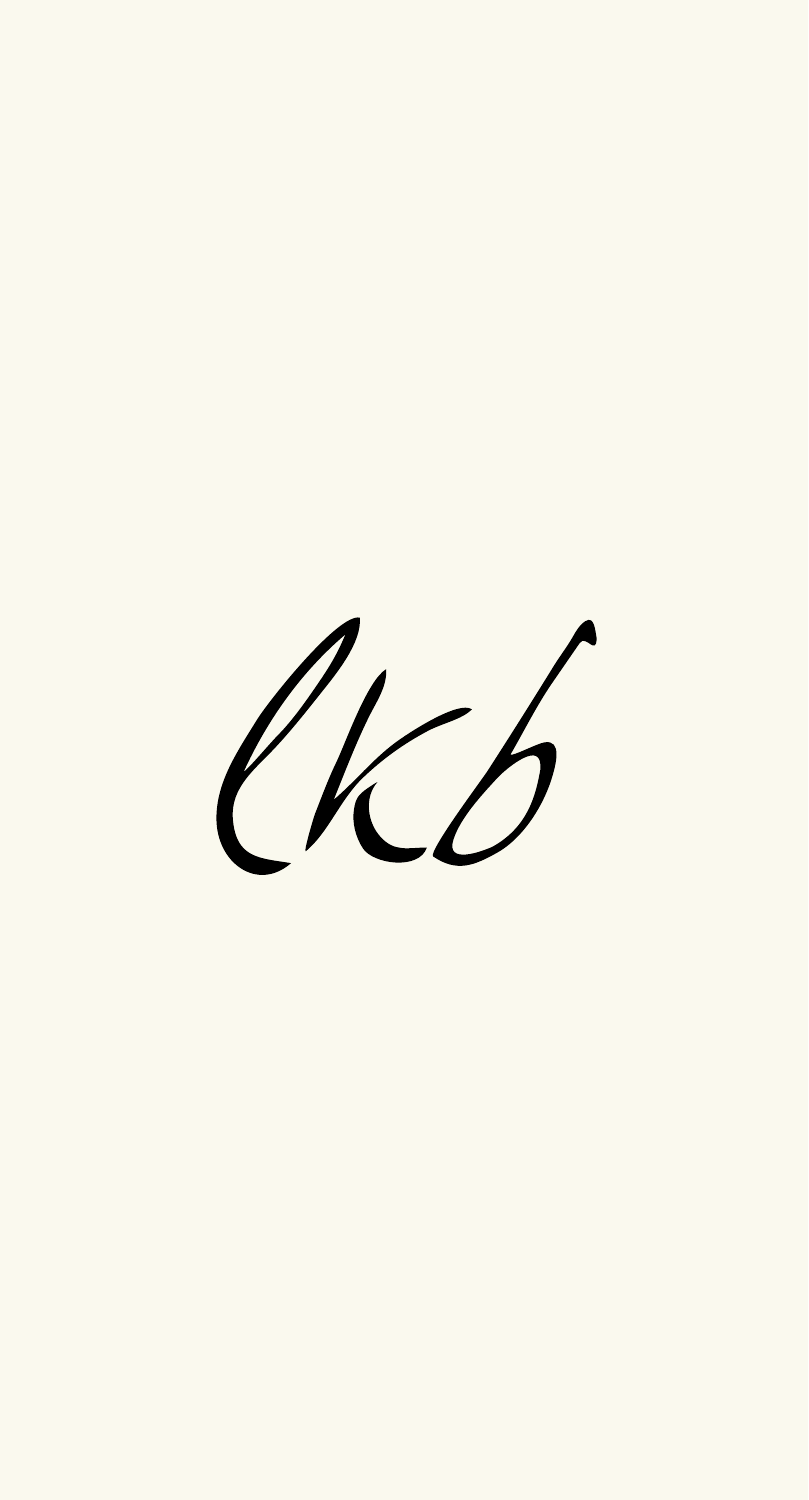# **Wines by the Bottle**

### **Red Wines**

BOTTLE AND IN THE RESERVE ENDING: A RESERVE ENDING: A RESERVE ENDING: A RESERVE ENDING: A RESERVE ENDING: A RE

| 19 CONCHA Y TORO MERLOT<br>Central Valley, Chile                                   | 22.00 |
|------------------------------------------------------------------------------------|-------|
| 20 PETIRROJO CABERNET SAUVIGNON RESERVA (VE)<br>Colchagua, Chile                   | 23.00 |
| 21 FLAGSTONE PINOTAGE<br>Western Cape, South Africa                                | 24.00 |
| 22 CASA FERREIRINHA ESTEVA DOURO<br>Douro, Portugal                                | 25.00 |
| 23 LA COUR DES DAMES MALBEC<br>Languedoc, France                                   | 25.00 |
| 24 VEGA DEL RAYO TEMPRANILLO<br>Rioja, Spain                                       | 28.00 |
| 25 BOSCHENDAL PAVILLION SHIRAZ VIOGNIER<br>Western Cape, South Africa              | 29.00 |
| 26 DOMAINE DE LAMBISQUE COTES DU RHONE<br><b>Rhone Valley, France</b>              | 29.00 |
| 27 GABBIANO CHIANTI CLASSICO DOCG<br>Tuscany, Italy                                | 30.00 |
| 28 ACORDEON TUPUNGATO MALBEC (VE)<br>Mendoza, Argentina                            | 34.00 |
| 29 THE CROSSINGS AWATERE VALLEY PINOT NOIR<br>Marlborough, New Zealand             | 35.00 |
| 30 RAVENSWOOD ZINFANDEL<br><b>Lodi, United States</b>                              | 36.00 |
| 31 TORRE DEL FALASCO VALPOLICELLA RIPASSO (VE)<br>Veneto, Italy                    | 39.00 |
| 32 DOMAINE CHANSON FLEURIE (VE)<br><b>Burgundy, France</b>                         | 40.00 |
| 33 CONTEA DI CASTIGLIONE BAROLO<br>Piemonte, Italy                                 | 46.00 |
| 34 TORRE DEL FALASCO AMARONE DELLA VALPOLICELLA<br>Veneto, Italy                   | 55.00 |
| 35 CLOS DE L'ORATOIRE DES PAPES CHÂTEAUNEUF DU PAPE<br><b>Rhone Valley, France</b> | 59.00 |
| 36 CHATEAU MUSAR<br>Bekaa Valley, Lebanon                                          | 70.00 |
| 37 FATTORIA DEI BARBI BRUNELLO DI MONTALCINO (VE)<br>Tuscany, Italy                | 72.00 |
| 38 DOMAINE CHANSON GEVREY CHAMBERTIN (VE)<br><b>Burgundy, France</b>               | 95.00 |

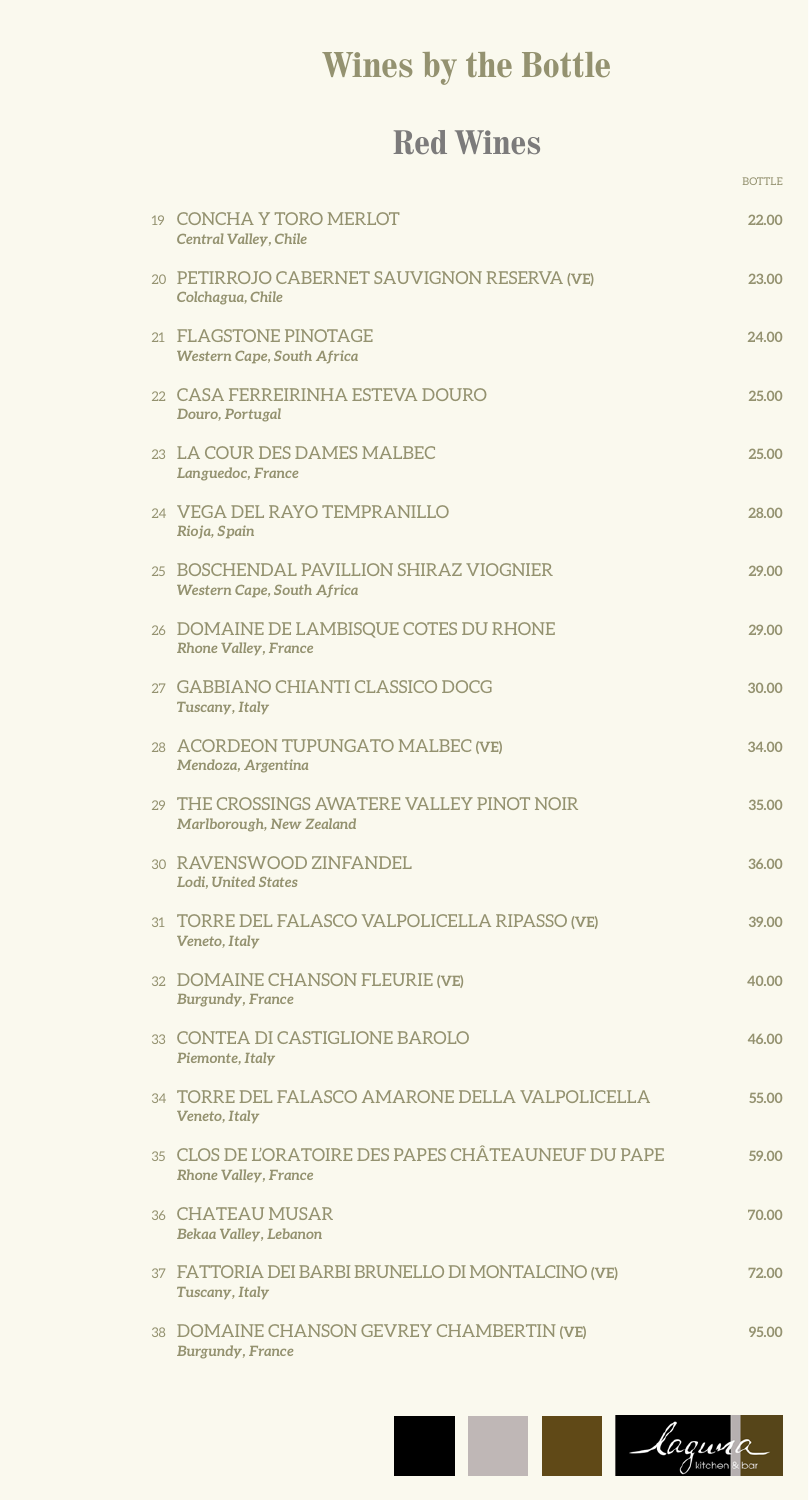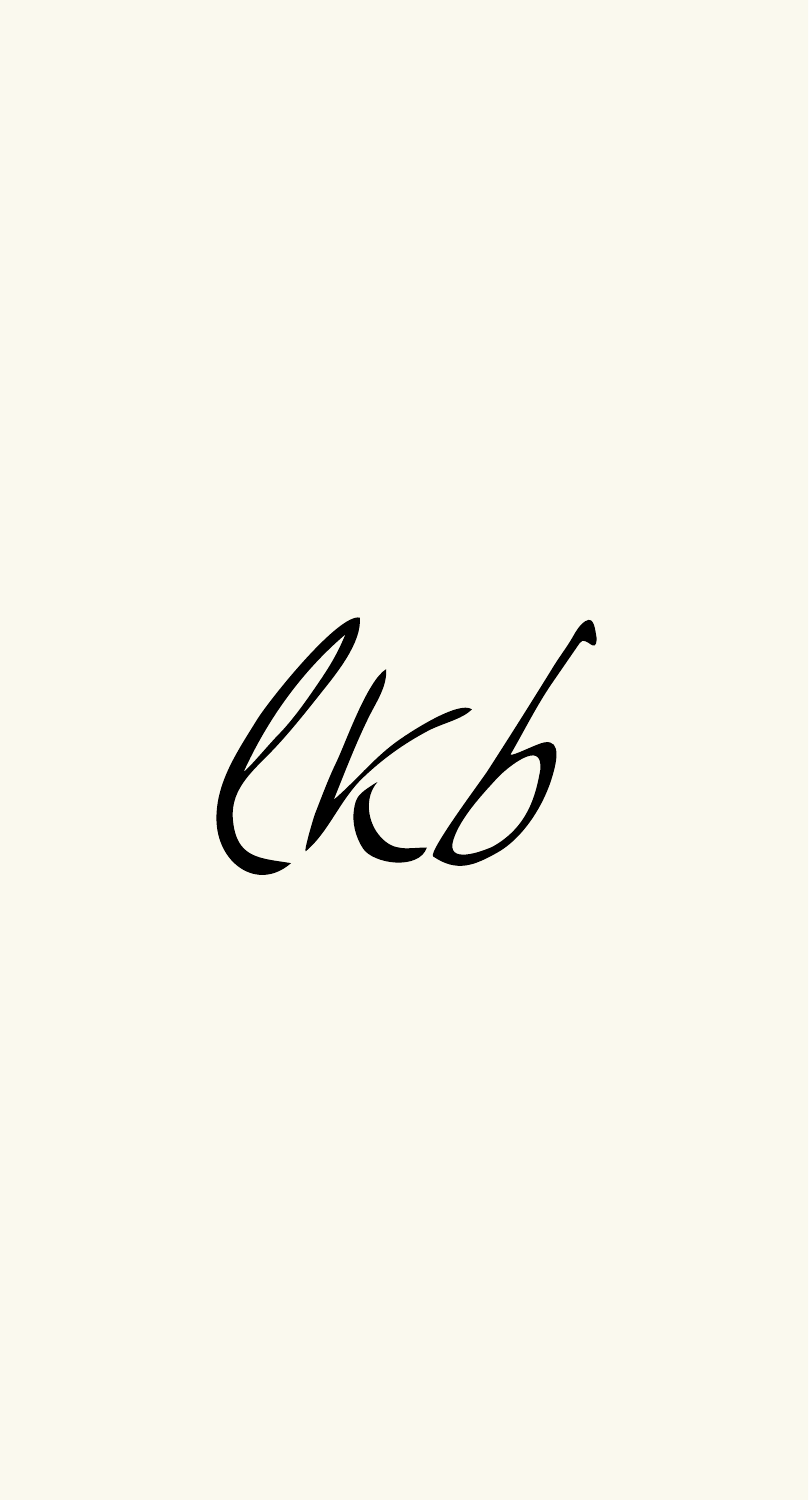### **Wines by the Bottle**

### **Rosé Wines**

|                                                              | <b>BOTTLE</b> |
|--------------------------------------------------------------|---------------|
| 39 PRINCIPATO PINOT GRIGIO BLUSH<br>Pavia, Italy             | 22.00         |
| 40 WINSTON HILL WHITE ZINFANDEL<br>California, USA           | 25.00         |
| 41 AIX PROVENCE ROSE<br>Provence, France                     | 38.00         |
| <b>Sparkling Wines</b>                                       |               |
|                                                              | <b>BOTTLE</b> |
| 42 PROSECCO DOC<br>Veneto, Italy                             | 29.00         |
| 43 RIVANI PROSECCO ROSE<br>Veneto, Italy                     | 29.00         |
| <b>Champagnes</b>                                            |               |
| 44 AYALA BRUT MAJEUR<br>Champagne, France                    | 45.00         |
| 45 AYALA ROSÉ MAJEUR<br>Champagne, France                    | 48.00         |
| 46 MOET & CHANDON BRUT IMPERIAL NV (VE)<br>Champagne, France | 60.00         |
| 47 VEUVE CLIQUOT YELLOW LABEL NV (VE)<br>Champagne, France   | 70.00         |
| 48 BOLLINGER SPECIAL CUVÉE<br>Champagne, France              | 80.00         |
| 49 AYALA BLANC DE BLANCS<br>Champagne, France                | 90.00         |
| 50 BOLLINGER ROSÉ NV<br>Champagne, France                    | 90.00         |
| 51 BOLLINGER LA GRAND ANNEE 2007<br>Champagne, France        | 140.00        |
| 52 AYALA PERLE D'AYALA<br>Champagne, France                  | 150.00        |
| 53 DOM PERIGNON (VE)<br>Champagne, France                    | 200.00        |
|                                                              |               |

### **Fortified & Dessert Wines**50CL 37.5CL

| 54 PALAZZINA MOSCATO PASSITO<br>Piemnote, Italy         |       | 23.00 |
|---------------------------------------------------------|-------|-------|
| 55 M.CHAPOUTIER BANYULS<br>Languedoc Roussillon, France | 37.00 |       |
| 56 LES GARONNELLES SAUTERNES<br>Champagne, France       |       | 40.00 |

ALL VINTAGES ARE SUBJECT TO CHANGE PLEASE ASK FOR DETAILS OF CURRENT VINTAGES.